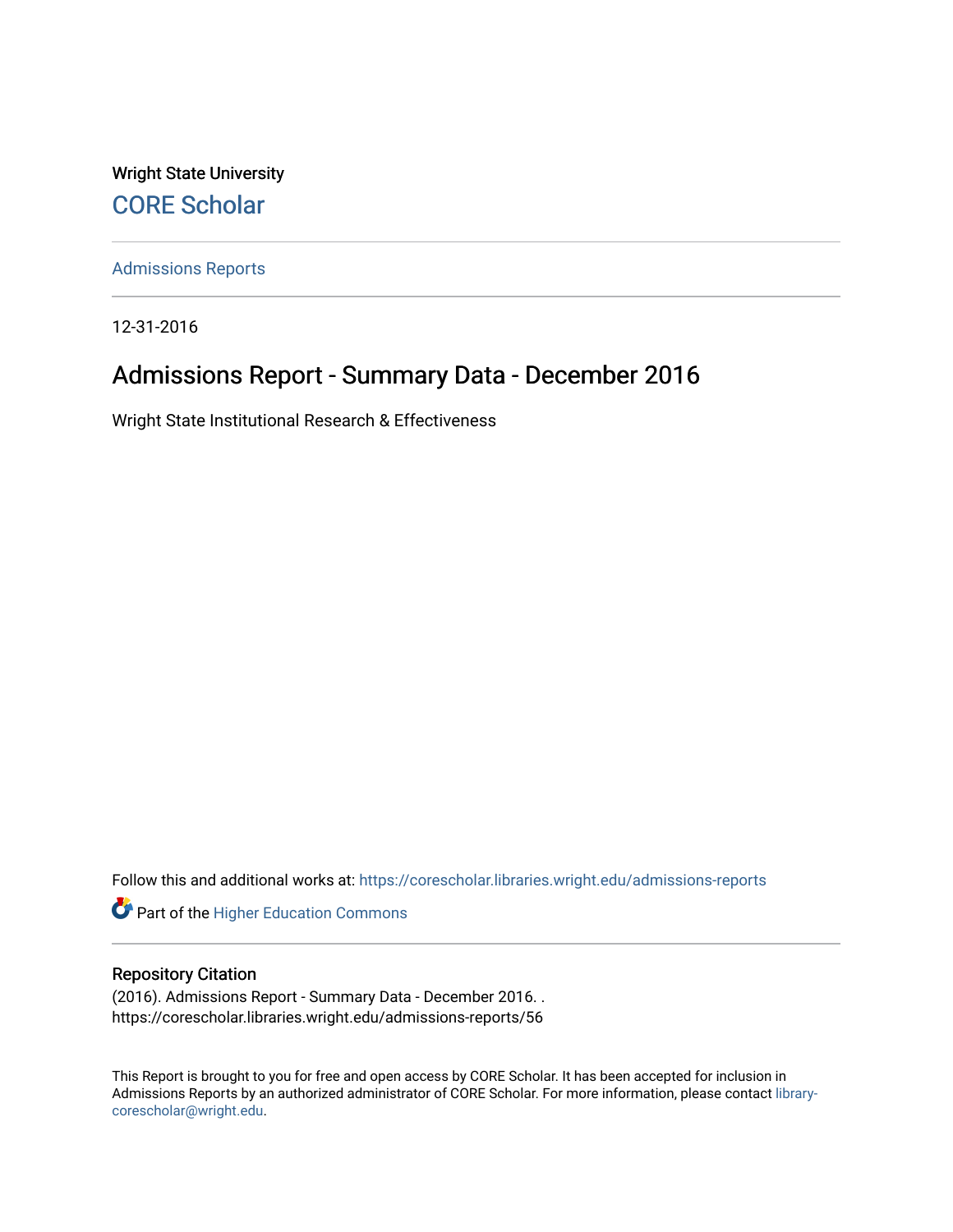# **Wright State University FALL SEMESTER Application Summary Report through December**

|                                         |                           |                           |                           |                | <b>Difference</b> |
|-----------------------------------------|---------------------------|---------------------------|---------------------------|----------------|-------------------|
|                                         | <b>Fall Semester 2015</b> | <b>Fall Semester 2016</b> | <b>Fall Semester 2017</b> |                | 2016-2017         |
|                                         | through December 31       | through December 31       | through December 31       | #              | $\frac{9}{6}$     |
| Applications                            |                           |                           |                           |                |                   |
| Undergraduate, Dayton Campus            | 4,497                     | 4,961                     | 4,830                     | $-131$         | $-2.6%$           |
| Undergraduate, Lake Campus              | 186                       | 209                       | 326                       | 117            | 56.0%             |
| Graduate                                | 968                       | 1,213                     | 958                       | $-255$         | $-21.0%$          |
| <b>Total Applications</b>               | 5,651                     | 6,383                     | 6,114                     | $-269$         | $-4.2%$           |
| <b>Undergraduate, Dayton Campus</b>     |                           |                           |                           |                |                   |
| New First Time Direct from HS           | 3,957                     | 4,544                     | 4,449                     | $-95$          | $-2.1%$           |
| Other 1st Time Out HS More 1Yr          | 136                       | 70                        | 80                        | 10             | 14.3%             |
| Transfer                                | 365                       | 296                       | 259                       | $-37$          | $-12.5%$          |
| Readmit                                 | 23                        | 26                        | 24                        | $-2$           | $-7.7%$           |
| HS Post Secondary/CC+                   |                           |                           | 10                        | 10             |                   |
| <b>LEAP Non Degree</b>                  | 16                        | 25                        | 3                         | $-22$          | $-88.0%$          |
| Transient                               |                           |                           | 5                         |                |                   |
| <b>Total Dayton Campus Applications</b> | 4,497                     | 4,961                     | 4,830                     | $-131$         | $-2.6%$           |
| <b>Undergraduate, Lake Campus</b>       |                           |                           |                           |                |                   |
| New First Time Direct from HS           | 171                       | 189                       | 290                       | 101            | 53.4%             |
| Other 1st Time Out HS More 1Yr          | $\overline{2}$            | 5                         | 8                         | 3              | 60.0%             |
| Transfer                                | 12                        | 13                        | 21                        | 8              | 61.5%             |
| Readmit                                 | 1                         | $\mathbf{2}$              | 4                         | $\overline{2}$ | 100.0%            |
| HS Post Secondary/CC+                   |                           |                           | $\overline{2}$            | 2              |                   |
| Transient                               |                           |                           |                           |                |                   |
| <b>Total Lake Campus Applications</b>   | 186                       | 209                       | 326                       | 117            | 56.0%             |
|                                         |                           |                           |                           |                |                   |
| <b>Graduate/Professional</b>            |                           |                           |                           |                |                   |
| International                           | 626                       | 676                       | 335                       | $-341$         | $-50.4%$          |
| Domestic                                | 342                       | 537                       | 623                       | 86             | 16.0%             |
| <b>Total Graduate Applications</b>      | 968                       | 1,213                     | 958                       | $-255$         | $-21.0%$          |

*Boonshoft School of Medicine Medical students are not included*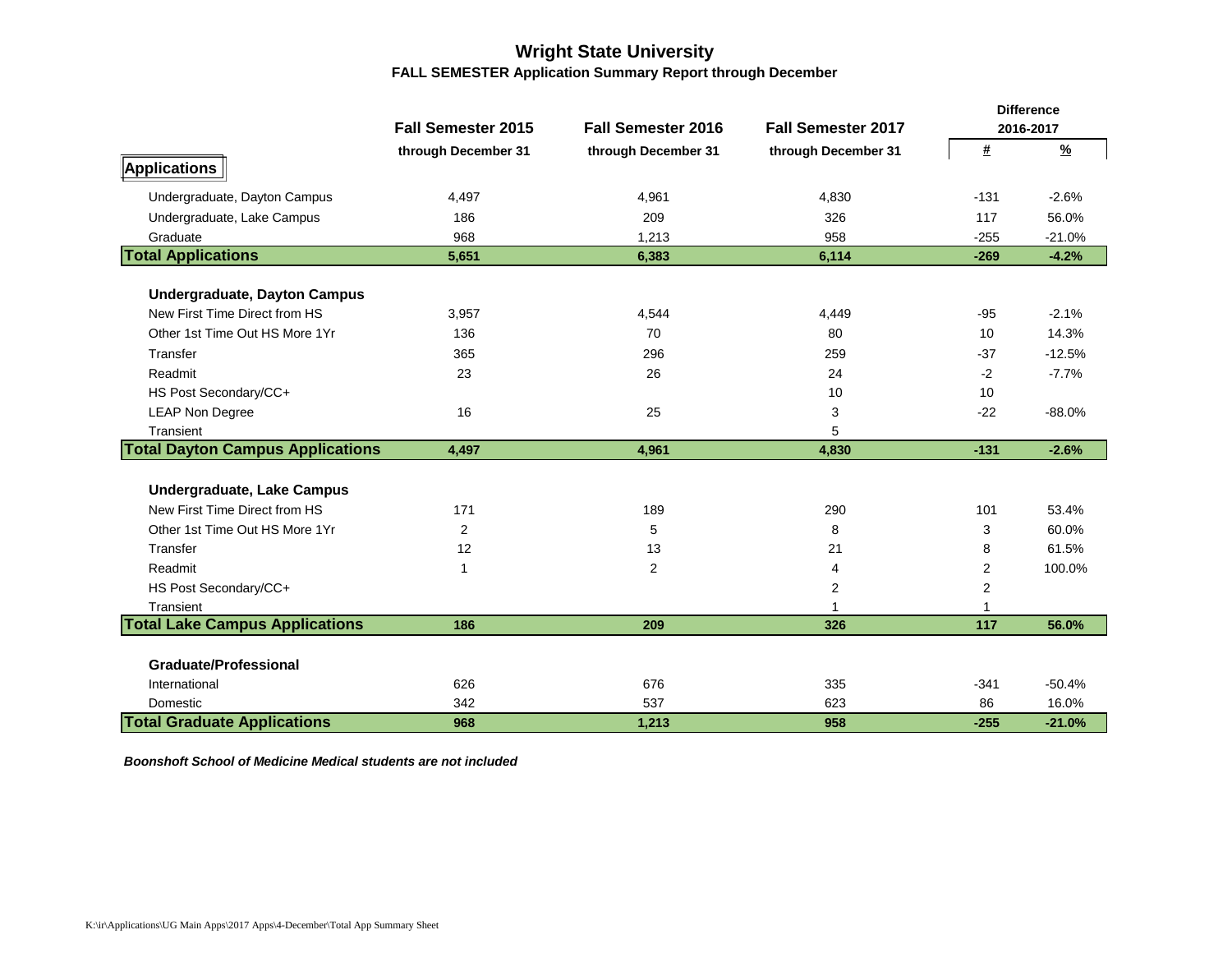# **Wright State University FALL SEMESTER Admitted Summary Report through December**

|                                     |                           |                           |                           |                | <b>Difference</b> |  |  |  |
|-------------------------------------|---------------------------|---------------------------|---------------------------|----------------|-------------------|--|--|--|
|                                     | <b>Fall Semester 2015</b> | <b>Fall Semester 2016</b> | <b>Fall Semester 2017</b> |                | 2016-2017         |  |  |  |
|                                     | through December 31       | through December 31       | through December 31       | #              | $\frac{9}{6}$     |  |  |  |
| <b>Admits</b>                       |                           |                           |                           |                |                   |  |  |  |
| Undergraduate, Dayton Campus        | 2,705                     | 2,947                     | 3,244                     | 297            | 10.1%             |  |  |  |
| Undergraduate, Lake Campus          | 111                       | 133                       | 225                       | 92             | 69.2%             |  |  |  |
| Graduate                            | 119                       | 73                        | 85                        | 12             | 16.4%             |  |  |  |
| <b>Total Admits</b>                 | 2,935                     | 3,153                     | 3,554                     | 401            | 12.7%             |  |  |  |
| <b>Undergraduate, Dayton Campus</b> |                           |                           |                           |                |                   |  |  |  |
| New First Time Direct from HS       | 2,543                     | 2,823                     | 3,101                     | 278            | 9.8%              |  |  |  |
| Other 1st Time Out HS More 1Yr      | 23                        | 24                        | 39                        | 15             | 62.5%             |  |  |  |
| Transfer                            | 126                       | 85                        | 94                        | 9              | 10.6%             |  |  |  |
| Readmit                             | 10                        | 14                        | 10                        | $-4$           | $-28.6%$          |  |  |  |
| HS Post Secondary/CC+               |                           |                           |                           |                |                   |  |  |  |
| <b>LEAP Non Degree</b>              | 3                         | 1                         |                           | $-1$           | $-100.0%$         |  |  |  |
| Transient                           |                           |                           |                           |                |                   |  |  |  |
| <b>Total Dayton Campus Admits</b>   | 2.705                     | 2.947                     | 3.244                     | 297            | 10.1%             |  |  |  |
| <b>Undergraduate, Lake Campus</b>   |                           |                           |                           |                |                   |  |  |  |
| New First Time Direct from HS       | 107                       | 129                       | 211                       | 82             | 63.6%             |  |  |  |
|                                     |                           |                           |                           |                |                   |  |  |  |
| Other 1st Time Out HS More 1Yr      | 1                         | 1                         | 4                         | 3              | 300.0%            |  |  |  |
| Transfer                            | 2                         | 2                         | 8                         | 6              | 300.0%            |  |  |  |
| Readmit                             | $\mathbf{1}$              |                           | $\overline{2}$            | $\overline{1}$ | 100.0%            |  |  |  |
| HS Post Secondary/CC+               |                           |                           |                           |                |                   |  |  |  |
| Transient                           |                           |                           |                           |                |                   |  |  |  |
| <b>Total Lake Campus Admits</b>     | 111                       | 133                       | 225                       | 92             | 69.2%             |  |  |  |
| <b>Graduate/Professional</b>        |                           |                           |                           |                |                   |  |  |  |
| International                       | 73                        | 31                        | 20                        | $-11$          | $-35.5%$          |  |  |  |
| Domestic                            | 46                        | 42                        | 65                        | 23             | 54.8%             |  |  |  |
| <b>Total Graduate Admits</b>        | 119                       | 73                        | 85                        | 12             | 16.4%             |  |  |  |

*Boonshoft School of Medicine Medical students are not included*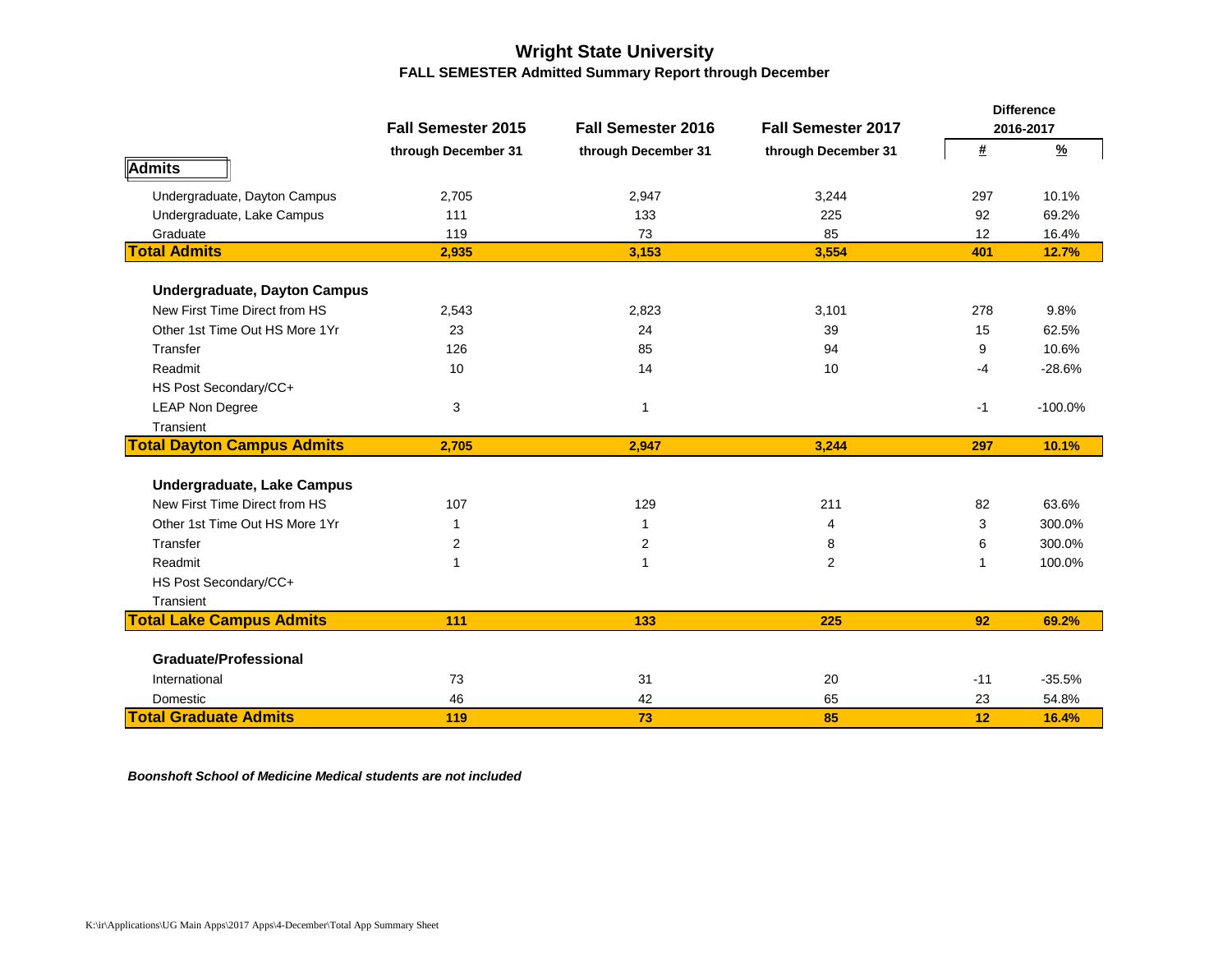### **Wright State University - Dayton Campus**

Fall 2017 Applications as of December 31, 2016

3% decrease (131) in ALL **NEW UNDERGRADUATE** APPLICATIONS 2% decrease (95) in **NEW DIRECT FROM HIGH SCHOOL** STUDENTS APPLICATIONS

#### 47% decrease (479) in ALL **AFRICAN AMERICAN NEW UNDERGRADUAT**E APPLICATIONS 48% decrease (469) in **AFRICAN AMERICAN NEW DIRECT FROM HIGH SCHOOL** STUDENTS APPLICATIONS

45% decrease (31) in ALL NEW UNDERGRADUATE **INTERNATIONAL** APPLICATIONS 13% decrease (37) in **TRANSFER** STUDENTS APPLICATIONS

#### **Applications by Intended College**

|                                  |             | <b>New Direct From High School Applications</b> |            |           |          | All New Undergraduate Applications |             |                   |           |          |
|----------------------------------|-------------|-------------------------------------------------|------------|-----------|----------|------------------------------------|-------------|-------------------|-----------|----------|
|                                  | Completed   | Incomplete                                      |            |           |          | Completed                          | Incomplete  |                   |           |          |
|                                  | <u>Apps</u> | <u>Apps</u>                                     | Total Apps | % of Apps | % Change | <u>Apps</u>                        | <u>Apps</u> | <b>Total Apps</b> | % of Apps | % Change |
| Raj Soin College of Business     | 286         | 132                                             | 418        | 9%        | $-18%$   | 307                                | 148         | 455               | 9%        | $-19%$   |
| College of Education & H.S.      | 240         | 140                                             | 380        | 9%        | $-6%$    | 252                                | 156         | 408               | 8%        | $-9%$    |
| College of Nursing & Health      | 460         | 198                                             | 658        | 15%       | 7%       | 484                                | 236         | 720               | 15%       | 7%       |
| College of Engineering & C.S.    | 528         | 138                                             | 666        | 15%       | $-14%$   | 549                                | 169         | 718               | 15%       | $-13%$   |
| College of Liberal Arts          | 686         | 290                                             | 976        | 22%       | $-3%$    | 737                                | 359         | ,096              | 23%       | $-1%$    |
| College of Science & Mathematics | 488         | 202                                             | 690        | 16%       | $-8%$    | 504                                | 229         | 733               | 15%       | $-10%$   |
| <b>Undecided</b>                 | 462         | 199                                             | 661        | 15%       | 36%      | 471                                | 223         | 694               | 14%       | 37%      |
| Non-Degree                       |             |                                                 |            |           |          |                                    | 6           | 6                 | 0.1%      | $-76%$   |
| <b>Total</b>                     | 3.150       | 299. ا                                          | 4.449      | 100%      | $-2%$    | 3.304                              | 1.526       | 4.830             | 100%      | -3%      |

### **Applications by Ethnicity**

|                                  |             | <b>New Direct From High School Applications</b> |                   |           |          |  | <b>All New Undergraduate Applications</b> |             |                   |           |          |
|----------------------------------|-------------|-------------------------------------------------|-------------------|-----------|----------|--|-------------------------------------------|-------------|-------------------|-----------|----------|
|                                  | Completed   | Incomplete                                      |                   |           |          |  | Completed                                 | Incomplete  |                   |           |          |
|                                  | <u>Apps</u> | <b>Apps</b>                                     | <b>Total Apps</b> | % of Apps | % Change |  | <u>Apps</u>                               | <b>Apps</b> | <b>Total Apps</b> | % of Apps | % Change |
| Asian                            | 70          | 20                                              | 90                | 2%        | $-4%$    |  | 74                                        | 22          | 96                | 2%        | $-7%$    |
| African American                 | 271         | 238                                             | 509               | 11%       | $-48%$   |  | 289                                       | 262         | 551               | 11%       | $-47%$   |
| Native Hawaiian/Pacific Islander |             |                                                 | 4                 | 0.1%      | $-20%$   |  |                                           |             | 5                 | 0.1%      | $-17%$   |
| Hispanic                         | 99          | 58                                              | 157               | 4%        | $-16%$   |  | 102                                       | 68          | 170               | 4%        | $-18%$   |
| American Indian/Alaskan Native   |             | c                                               | 13                | 0.3%      | 30%      |  | 11                                        | 4           | 15                | 0.3%      | 50%      |
| Two or more races                | 131         | 62                                              | 193               | 4%        | $-19%$   |  | 140                                       | 73          | 213               | 4%        | $-17%$   |
| <b>Total Minorities</b>          | 584         | 382                                             | 966               | 22%       | -36%     |  | 618                                       | 432         | 1,050             | 22%       | -35%     |
| Foreign, Non-Resident Alien      |             | 20                                              | 25                | $1\%$     | 150%     |  |                                           | 33          | 40                | $1\%$     | $-42%$   |
| Caucasian                        | .863        | 419                                             | 2,282             | 51%       | $-23%$   |  | 1,961                                     | 536         | 2.497             | 52%       | $-22.9%$ |
| Unknown                          | 698         | 478                                             | 1176              | 26%       | 2995%    |  | 718                                       | 525         | 1243              | 26%       | 2932%    |
| <b>Total</b>                     | 3.150       | 1.299                                           | 4.449             | 100%      | $-2%$    |  | 3.304                                     | 1.526       | 4,830             | 100%      | $-3%$    |

*Fall 2017-Ethnicities are only captured in Banner for Admitted students*

#### **Applications by Region\***

|                               |             | <b>New Direct From High School Applications</b> |                   |           |           | All New Undergraduate Applications |             |                   |           |          |
|-------------------------------|-------------|-------------------------------------------------|-------------------|-----------|-----------|------------------------------------|-------------|-------------------|-----------|----------|
|                               | Completed   | Incomplete                                      |                   |           | Completed | Incomplete                         |             |                   |           |          |
|                               | <u>Apps</u> | <u>Apps</u>                                     | <b>Total Apps</b> | % of Apps | % Change  | <u>Apps</u>                        | <u>Apps</u> | <b>Total Apps</b> | % of Apps | % Change |
| <b>Raider Country</b>         | ,739        | 588                                             | 2,327             | 52%       | 3%        | 1.840                              | 732         | 2,572             | 53%       | 3%       |
| Cincinnati/Columbus/Cleveland | 485         | 405                                             | 890               | 20%       | $-15%$    | 500                                | 430         | 930               | 19%       | $-15%$   |
| <b>Other Ohio Counties</b>    | 615         | 186                                             | 801               | 18%       | 8%        | 630                                | 207         | 837               | 17%       | 7%       |
| Out of State/Unknown          | 31'         | 120                                             | 431               | 10%       | $-10%$    | 334                                | 157         | 491               | 10%       | $-14.9%$ |
| Total                         | 3.150       | .299.                                           | 4,449             | 100%      | $-2%$     | 3,304                              | 526,        | 4,830             | 100%      | -3%      |

### **Applications by Intended College-Transfer & International**

|                                  |             | <b>Transfer Applications</b> |                   |           |          | <b>International UG Applications</b> |             |                   |           |          |
|----------------------------------|-------------|------------------------------|-------------------|-----------|----------|--------------------------------------|-------------|-------------------|-----------|----------|
|                                  | Completed   | Incomplete                   |                   |           |          | Completed                            | Incomplete  |                   |           |          |
|                                  | <b>Apps</b> | <u>Apps</u>                  | <b>Total Apps</b> | % of Apps | % Change | <b>Apps</b>                          | <b>Apps</b> | <b>Total Apps</b> | % of Apps | % Change |
| Raj Soin College of Business     | 16          | 13                           | 29                | 11%       | $-19%$   |                                      | 6           |                   | 16%       | 0%       |
| College of Education & H.S.      |             | 12                           | 17                | 7%        | $-51%$   |                                      |             |                   | 3%        |          |
| College of Nursing & Health      | 20          | 31                           | 51                | 20%       | $-4%$    |                                      |             |                   |           | $-100%$  |
| College of Engineering & C.S.    | 12          | 22                           | 34                | 13%       | 17%      |                                      |             | 13                | 34%       | $-46%$   |
| College of Liberal Arts          | 33          | 50                           | 83                | 32%       | $1\%$    |                                      |             |                   | 24%       | 13%      |
| College of Science & Mathematics |             | 22                           | 33                | 13%       | $-28%$   |                                      |             |                   | 11%       | 33%      |
| <b>Undecided</b>                 |             |                              | 12                | 5%        | $-20%$   |                                      |             |                   | 3%        |          |
| Non-Degree                       |             |                              |                   |           |          |                                      |             |                   | 11%       | $-84%$   |
| Total                            | 102         | 157                          | 259               | 100%      | $-13%$   |                                      | 32          | 38                | 100%      | -45%     |

\* **Raider Country**: Allen, Auglaize, Butler, Champaign, Clark, Clinton, Darke, Greene, Logan, Mercer, Miami, Montgomery, Preble, Shelby, Van Wert, Warren  **Cincinnati/Columbus/Cleveland**: Hamilton, Franklin, Cuyahoga Counties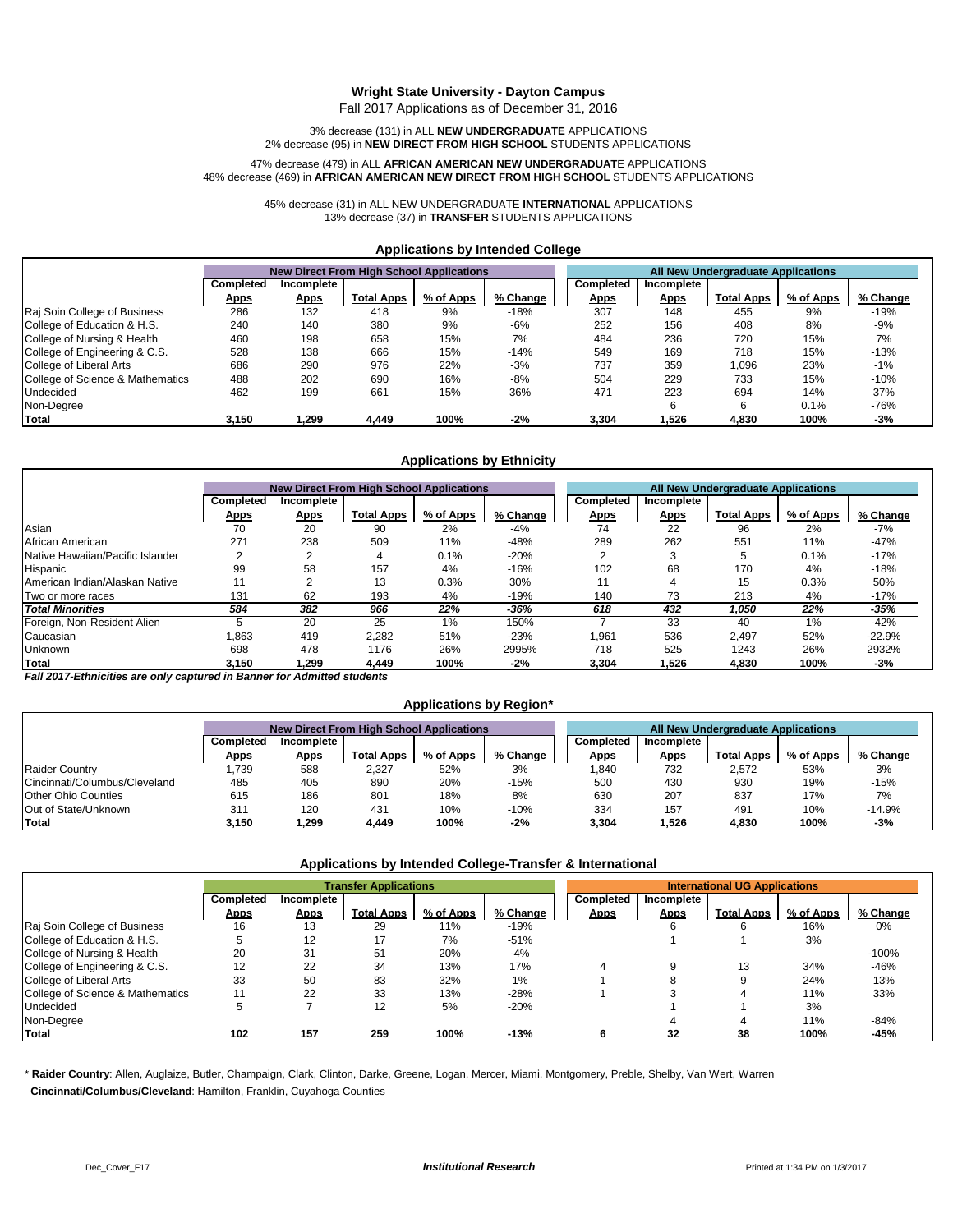# *Wright State University* **New Undergraduate Applications - Lake Campus\*\***

Fall 2017 Applications as of December 31, 2016

56% increase (117) in ALL NEW UNDERGRADUATE APPLICATIONS

| <b>Applications by Intended College</b>                                                             |     |    |     |      |       |  |  |  |  |  |
|-----------------------------------------------------------------------------------------------------|-----|----|-----|------|-------|--|--|--|--|--|
| Completed<br>Incomplete<br><b>Total Apps</b><br>% of Apps<br><b>Apps</b><br><b>Apps</b><br>% Change |     |    |     |      |       |  |  |  |  |  |
| Raj Soin College of Business                                                                        | 18  |    | 25  | 8%   | 14%   |  |  |  |  |  |
| College of Education & H.S.                                                                         | 41  | 14 | 55  | 17%  | 104%  |  |  |  |  |  |
| College of Nursing & Health                                                                         | 51  | 9  | 60  | 18%  | 122%  |  |  |  |  |  |
| College of Engineering & C.S.                                                                       | 27  | 11 | 38  | 12%  | 15%   |  |  |  |  |  |
| College of Liberal Arts                                                                             | 9   | 16 | 25  | 8%   | $-7%$ |  |  |  |  |  |
| College of Science & Mathematics                                                                    | 10  | 4  | 14  | 4%   | 27%   |  |  |  |  |  |
| Lake Campus-Associates                                                                              | 37  | 22 | 59  | 18%  | 111%  |  |  |  |  |  |
| <b>Undecided</b>                                                                                    | 34  | 16 | 50  | 15%  | 47%   |  |  |  |  |  |
| Total                                                                                               | 227 | 99 | 326 | 100% | 56%   |  |  |  |  |  |

# **Applications by Ethnicity**

|                                  | <b>Completed</b><br><b>Apps</b> | Incomplete<br><b>Apps</b> | <b>Total Apps</b> | % of Apps | % Change |
|----------------------------------|---------------------------------|---------------------------|-------------------|-----------|----------|
| Asian                            | 3                               |                           | 3                 | 1%        |          |
| African American                 |                                 | 9                         |                   | 3%        | 50%      |
| Native Hawaiian/Pacific Islander |                                 |                           |                   | $0\%$     | 0%       |
| Hispanic                         |                                 |                           | 8                 | 2%        | 167%     |
| American Indian/Alaskan Native   |                                 |                           |                   |           |          |
| Two or more races                |                                 | 5                         | 6                 | 2%        | $-14%$   |
| <b>Total Minorities</b>          | 11                              | 16                        | 27                | 8%        | 59%      |
| Foreign, Non-Resident Alien      |                                 |                           | 2                 | 1%        |          |
| Caucasian                        | 172                             | 52                        | 224               | 69%       | 18%      |
| Unknown                          | 43                              | 30                        | 73                | 22%       | 3550%    |
| Total                            | 227                             | 99                        | 326               | 100%      | 56%      |

| <b>Applications by Region*</b>                                                                      |                                |    |     |      |      |  |  |  |  |  |  |
|-----------------------------------------------------------------------------------------------------|--------------------------------|----|-----|------|------|--|--|--|--|--|--|
| <b>Completed</b><br>Incomplete<br>% of Apps<br>Total Apps<br>% Change<br><u>Apps</u><br><b>Apps</b> |                                |    |     |      |      |  |  |  |  |  |  |
| <b>Raider Country</b>                                                                               | 197<br>264<br>81%<br>46%<br>67 |    |     |      |      |  |  |  |  |  |  |
| Cincinnati/Columbus/Cleveland                                                                       | 3                              | 10 | 13  | 4%   | 160% |  |  |  |  |  |  |
| <b>Other Ohio Counties</b>                                                                          | 13                             |    | 20  | 6%   | 122% |  |  |  |  |  |  |
| Out of State/Unknown                                                                                | 14                             | 15 | 29  | 9%   |      |  |  |  |  |  |  |
| Total                                                                                               | 227                            | 99 | 326 | 100% | 56%  |  |  |  |  |  |  |

\* **Raider Country**: Allen, Auglaize, Butler, Champaign, Clark, Clinton, Darke, Greene, Logan, Mercer, Miami, Montgomery, Preble, Shelby, Van Wert, Warren

 **Cincinnati/Columbus/Cleveland**: Hamilton, Franklin, Cuyahoga Counties

*\*\* Data includes direct from high school students, students out of high school more than a year, readmits, transfers, and new students applying for the HS Post Sec Opt B - Nondegree program*